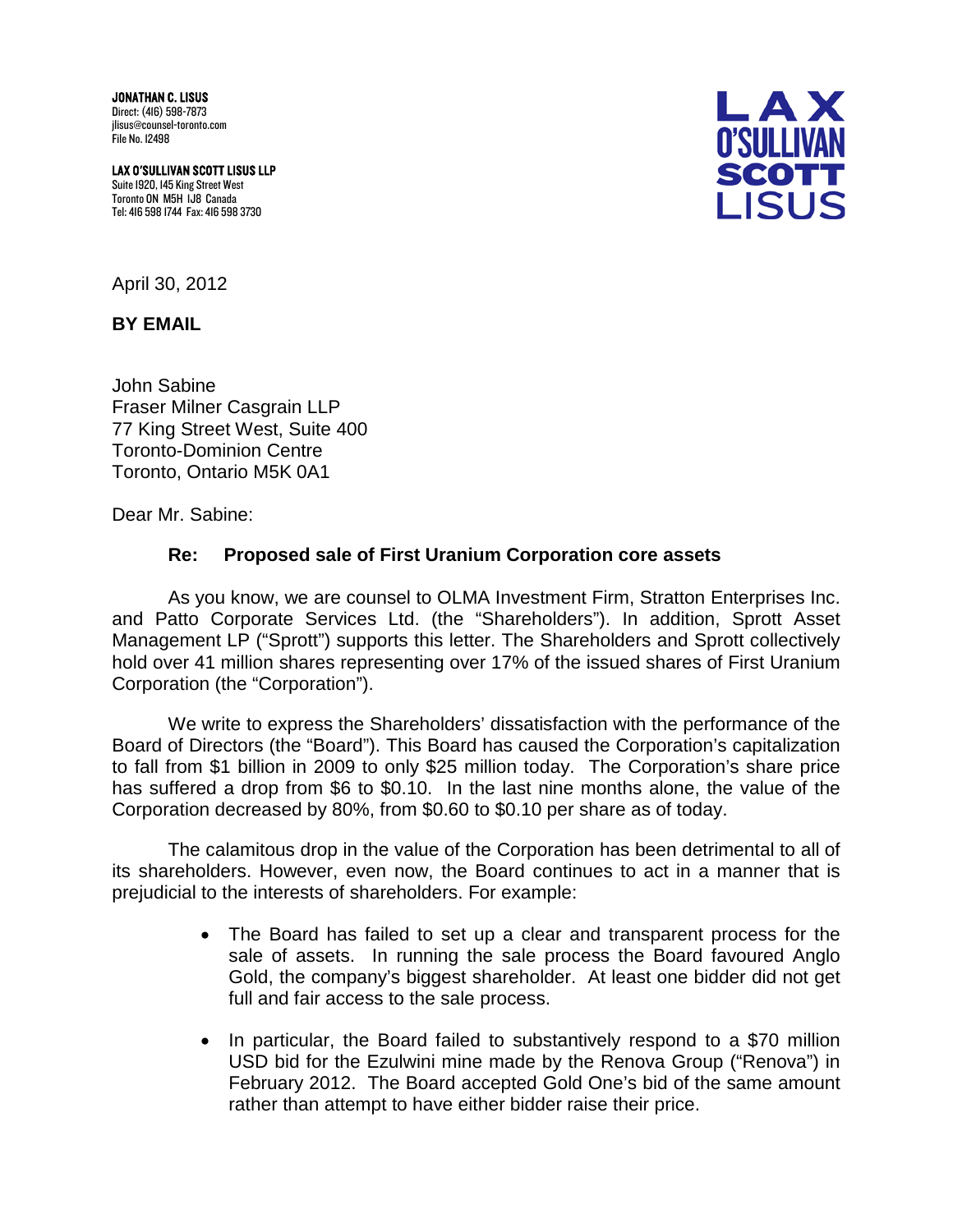- Despite the Board's inaction, the Shareholders obtained a further bid from Renova in the amount of \$80 million USD and an additional bridge loan in the amount of \$10 million, submitted to the Board on April 17, 2011. Mr. Hick's response on April 17 was to refer to the bid as "BS". Again, no effort was made to increase the size of either the Renova bid or the Gold One bid.
- The Board consented to a sale of Mine Waste Solutions ("MWS") to Anglo-Gold Ashanti Limited ("AGA"), the single largest shareholder of the Corporation, for a price far lower than the true value of that asset.
- The Board has ignored requests from the Shareholders for information and documents related to the purported sales of Ezulwini and MWS. Our clients wrote requesting information on March 16 and April 6. Our firm wrote on April 13. No information has been provided in response to these requests. In addition, email request from our clients dated April 22 for a without prejudice conversation with top management was turned down.

Given the dramatic decline in the value of the Corporation under the Board's leadership and its unwillingness to work with the Shareholders to maximize that value, we have been instructed to commence preparation for legal proceedings.

We again ask that the Corporation provide:

- 1. A chronology of the negotiations between the Corporation and both AGA and Gold One, including any offers received from AGA or Gold One in the past two years.
- 2. A summary of the steps taken by management and the Board to ensure the transparency and fairness of the sale process, including Board minutes of any meetings where the potential sales of Ezulwini and MWS have been discussed.
- 3. The chronology of events after receiving the offer from WMC/Renova on February 8th. When did the special committee review the offer? Was there a delay in between receiving the offer and its review by the Special Committee?
- 4. Disclosure of any management/employment agreements, written or verbal, between the Corporation, management and AGA or Gold One.
- 5. Offers from third parties regarding the sale of Mine Waste Solutions and Ezulwini and a summary of the steps taken by the Corporation in each case to evaluate the offers, including the Board's reasons for ignoring bids from Renova and other bidders.
- 6. Disclosure of all offers the Corporation received that remain unanswered and if so, particulars of those offers.

Given the importance of the Ezulwini and MWS assets to the value of the Corporation, the Shareholders cannot afford to wait. It is necessary for the